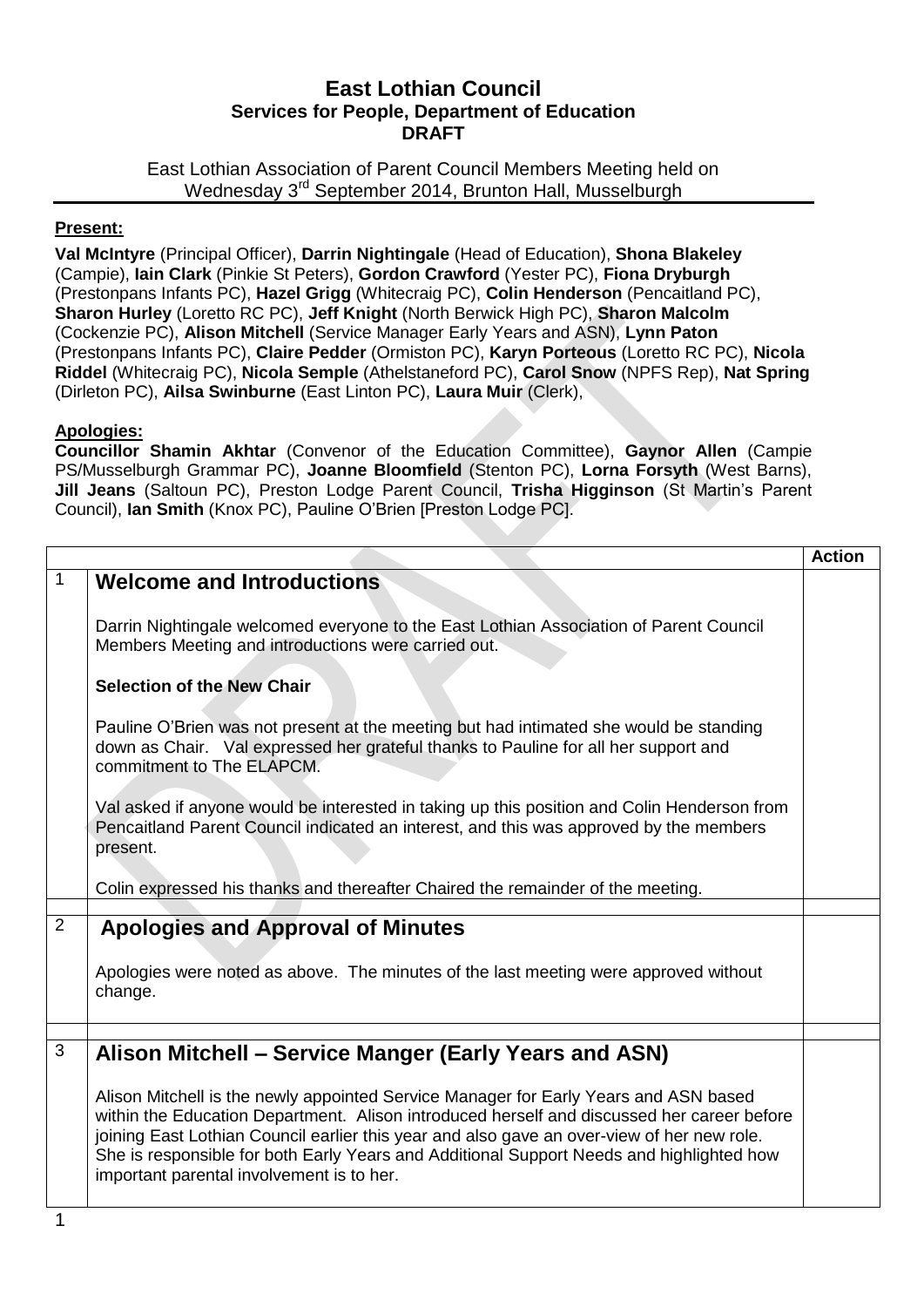|                | Colin thanked Alison for attending the meeting and suggested that this may be something                                                                                                                                                                                                                                                                                                                                                                                                                                                                                         |           |
|----------------|---------------------------------------------------------------------------------------------------------------------------------------------------------------------------------------------------------------------------------------------------------------------------------------------------------------------------------------------------------------------------------------------------------------------------------------------------------------------------------------------------------------------------------------------------------------------------------|-----------|
|                | that Parent Councils would like to discuss further at a local level.                                                                                                                                                                                                                                                                                                                                                                                                                                                                                                            |           |
|                |                                                                                                                                                                                                                                                                                                                                                                                                                                                                                                                                                                                 |           |
| $\overline{4}$ |                                                                                                                                                                                                                                                                                                                                                                                                                                                                                                                                                                                 |           |
|                | <b>Matters Arising</b>                                                                                                                                                                                                                                                                                                                                                                                                                                                                                                                                                          |           |
|                | <b>Area Partnerships</b>                                                                                                                                                                                                                                                                                                                                                                                                                                                                                                                                                        |           |
|                |                                                                                                                                                                                                                                                                                                                                                                                                                                                                                                                                                                                 |           |
|                | An update from Kaela Scott, Local Community Planning Officer was circulated. A copy of<br>this is attached to the minutes.                                                                                                                                                                                                                                                                                                                                                                                                                                                      | <b>LM</b> |
|                | <b>Parental Representatives</b>                                                                                                                                                                                                                                                                                                                                                                                                                                                                                                                                                 |           |
|                | Following on from previous discussions and feedback at earlier ELAPCM Meetings, a copy<br>of the protocols was circulated highlighting what is expected from any parent who is<br>interested in becoming a parent representative on a Strategic Group/Working Group.<br>These Protocols were developed using the feedback received from parents at a previous<br>ELAPCM Meeting, to provide information in the first instance on what is required by way of<br>attendance at meetings/information sharing/feedback, etc from parent representatives who<br>sit on these Groups. | <b>LM</b> |
|                | <b>Nursery Pick-up Times</b>                                                                                                                                                                                                                                                                                                                                                                                                                                                                                                                                                    |           |
|                | Feedback from some parents had been received.                                                                                                                                                                                                                                                                                                                                                                                                                                                                                                                                   |           |
|                | <b>Childcare for Vulnerable 2 Year olds</b>                                                                                                                                                                                                                                                                                                                                                                                                                                                                                                                                     |           |
|                | East Lothian Council will be using partnership nurseries to provide these places. Darrin<br>informed the meeting that the Council are not allowed to approach families that may be<br>entitled to this childcare, however advertising materials have been produced by colleagues<br>in the Early Years Team and placed in priority locations around East Lothian, eg Libraries,<br>Doctors Surgeries.                                                                                                                                                                           |           |
|                |                                                                                                                                                                                                                                                                                                                                                                                                                                                                                                                                                                                 |           |
| 5              | <b>Area Partnerships</b>                                                                                                                                                                                                                                                                                                                                                                                                                                                                                                                                                        |           |
|                |                                                                                                                                                                                                                                                                                                                                                                                                                                                                                                                                                                                 |           |
|                | Discussed in Matters Arising above.                                                                                                                                                                                                                                                                                                                                                                                                                                                                                                                                             |           |
|                |                                                                                                                                                                                                                                                                                                                                                                                                                                                                                                                                                                                 |           |
| 6              | <b>Update from Darrin Nightingale</b>                                                                                                                                                                                                                                                                                                                                                                                                                                                                                                                                           |           |
|                |                                                                                                                                                                                                                                                                                                                                                                                                                                                                                                                                                                                 |           |
|                | <b>Head Teacher Recruitment</b><br>Current Head Teacher Vacancies - Athelstaneford Primary School [Acting - Maternity<br>cover], Loretto RC Primary School and Musselburgh Grammar School.                                                                                                                                                                                                                                                                                                                                                                                      |           |
|                | <b>Supply</b><br>The current issue of supply remains the same, it is a nationwide issue. Darrin discussed the<br>possibility of offering training to teachers on the new qualifications to encourage them to join<br>the supply list. The possibility of employing 6 peripatetic teachers on a permanent basis<br>was also discussed.                                                                                                                                                                                                                                           |           |
|                | Place2be<br>The procurement process for the therapeutic counselling service will start in January. It has<br>been agreed to increase the funding to allow 12 schools to benefit from this service, which                                                                                                                                                                                                                                                                                                                                                                        |           |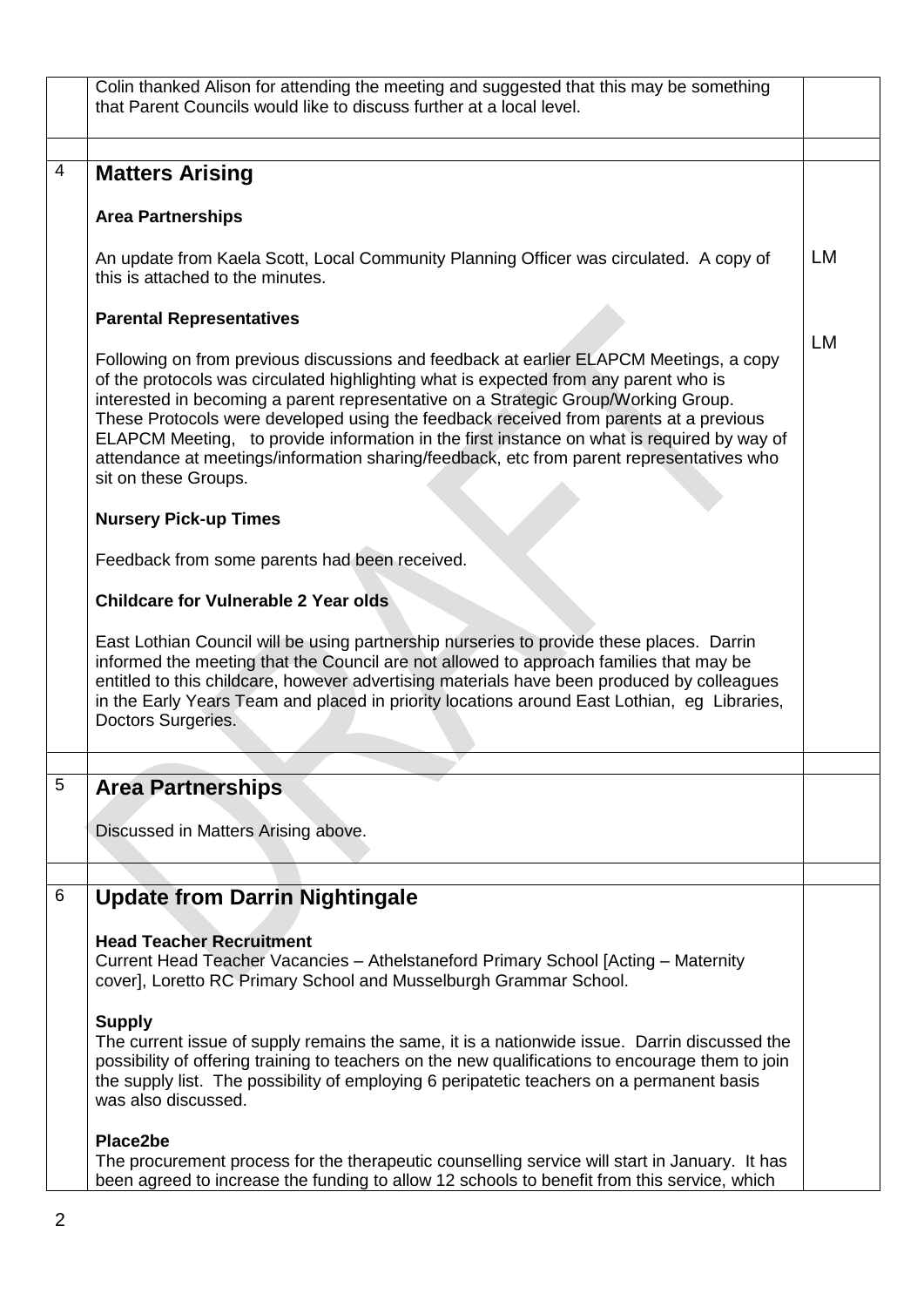currently is only offered in 6 of our Schools.

# **Budget**

Darrin informed the meeting that the Secondary School budgets are tight due to the falling rolls, and that the rolls are predicted to fall over the next 2 years but projected to rise thereafter.

Secondary Schools have been instructed to each make a saving of £40,000 in this financial year with an additional £360,000 saving being made through the DSM review.

The additional 8 classes in Primary schools have been funded from the central Primary Client budget which has impacted significantly, leaving it under threat of being overspent at year end.

# 7 **Update from Val McIntyre**

# **Venue for ELAPCM Meetings**

A discussion took place on possible venues and it was agreed to hold this session's ELAPCM Meetings in the Brunton Hall, Musselburgh.

# **Provisional Dates for ELAPCM Meetings**

Future dates were agreed as outlined below;

| 27 <sup>th</sup> October 2014  |
|--------------------------------|
| 15 <sup>th</sup> December 2014 |
| 26 <sup>th</sup> January 2015  |
| 25 <sup>th</sup> March 2015    |
| 20 <sup>th</sup> May 2015      |
|                                |

# **Training Events**

Val informed the meeting that there will be 6 Information Sessions for Parents on the new qualifications. These will be held in the 6 High Schools and each Session will be bespoke to that Cluster. It was agreed we would consult with the Secondary Parent Councils on what type of information they would like to have presented. Val to request all Secondary Parent Councils to add this to their agenda and invite feedback. All parents with children from Primary 5 upwards will also be invited to these events.

The National Parent Forum and Education Scotland Websites are very informative and are a good reference for Parent Councils to source additional information on the new qualifications.

# **Online Payments**

This has been rolled out to all Primary Schools in East Lothian [with the exception of school lunches] and there has been a high take up. There is a national framework looking into providing cashless catering. More information will follow.

**Secondary Schools – Minister Visit** An invitation has been sent to all Secondary School Parent Councils to meet Dr Alistair Allen on 2nd October at 9am.

#### **Newsletter**

This will be sent out as soon as a few dates training dates have been confirmed.

#### **Parental Involvement Strategy**

Val asked for volunteers to participate in updating the Parental Involvement Strategy.